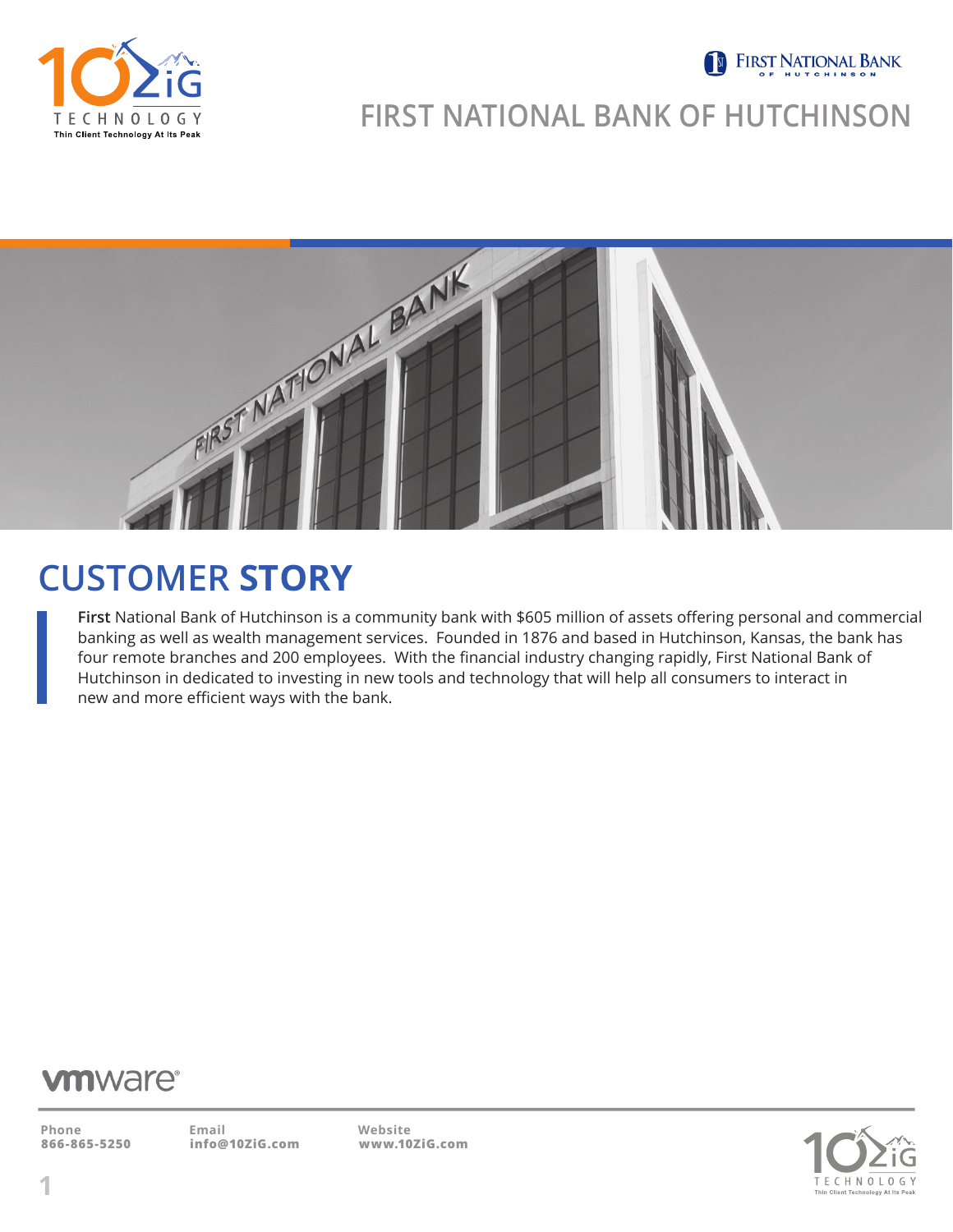**FIRST NATIONAL BANK** 



#### **FIRST NATIONAL BANK OF HUTCHINSON**

## **THE CHALLENGE**

**First** National Bank of Hutchinson has gradually been implementing VDI technology for the past five years but has recently made an extensive effort to "bump up" the implementation process. The bank has been using VMware Horizon View since the start of their VDI deployment and has recently switched to the most current version, VMware Horizon View 5.3, which offers faster performance and an optimal user experience.

**With** four remote locations, the bank needed a solution that would allow a high quality and uniform end user experience, over a low bandwidth connection and without the installation of additional servers at each branch. To achieve this they needed an end point device that integrated seamlessly with VMware Horizon View and also something that would create a high performing and consistent end user experience.

**Tim Miller**, First National Bank of Hutchinson's Senior Vice President and Manager, IT, said having four branches more than 45 minutes away from each other originally presented quite the challenge. "When initially implementing VDI, we knew we did not want to put additional servers at any of the branches and in order to get good performance for our workstations, we needed to find an end point device with a high performing, fast protocol that worked well over our wide area network. We also needed something that not only allowed us to reduce our need to visit those branches, but would also provide a uniform user experience that allowed our employees to move from terminal to terminal as well as from branch to branch." Miller also commented on the free management utility. He said it took the burden out of managing multiple devices and allowed for centralized maintenance and full administrative control over all local and remote devices.

**When** researching new endpoint devices, Miller said he was looking for several key factors. First, he needed a device that was simple to set up and simple to fix if something went wrong. "We needed a product that was pretty self-explanatory, so that if the need arose, we could send a new one out and the end user could more or less replace it by themselves." Miller also said he needed to find a device that offered multiple monitor support, little to no virus exposure, and something that was easily upgradable as well as customizable. "We wanted to make sure that whatever device we chose didn't have an operating system because we didn't want to worry about OS upgrades or viruses and also something that integrated well with VMware Horizon View," he said.

**According** to Miller, Zero Clients and the PCoIP Protocol had been of interest to him since the beginning of their VDI implementation. "The PCoIP Protocol is fast and having a fast protocol over a wide area network is extremely important." He said this, coupled with the fact that Zero Clients have no moving parts, which means that less can go wrong, and no operating system to maintain, made his decision "much easier."

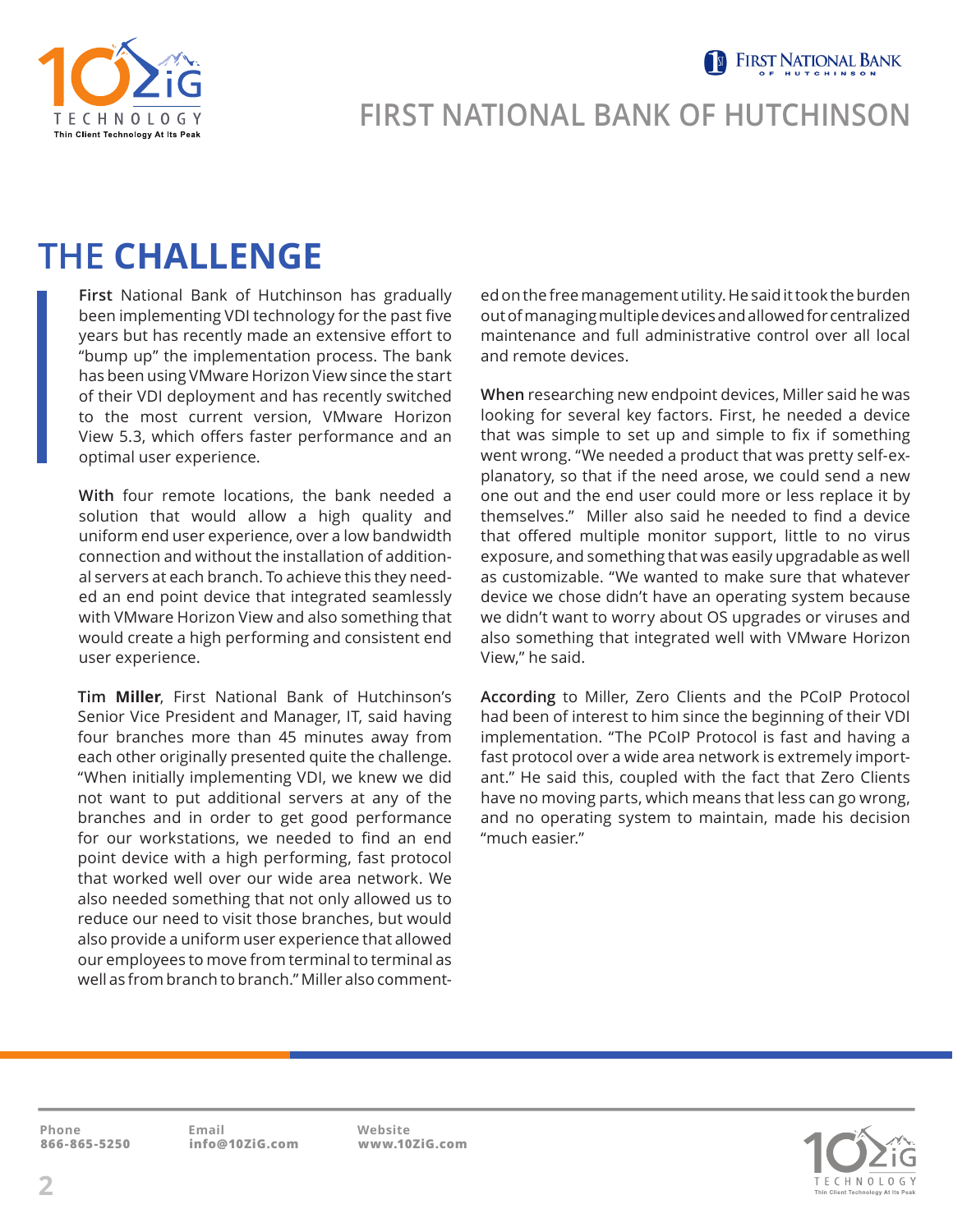Thin Client Technology At Its Pe

## **FIRST NATIONAL BANK OF HUTCHINSON**

## **THE SOLUTION**

**First** National Bank of Hutchinson chose to implement 10ZiG Technology's V1200-P PCoIP Zero Client because of the phenomenal performance, abundant management, configuration options, as well as the unit's overall ease of implementation and uniform end user experience.

**First** National Bank of Hutchinson tested numerous Zero Client systems throughout their research process including several units from HP. "The HP units didn't compare in the least to 10ZiG's V1200-P," Miller said. "10ZiG's unit was extremely easy to use and easy to deploy. It's hard to describe how nice it is to not have to worry about whether the device itself is going to work or whether it's going to be difficult or complicated to manage. We just put them out there and they work. It seems like a small thing, but when our employees aren't constantly worried about their hardware failing it just makes their experience that much better."

**According** to Miller, the V1200-P Zero Clients are "simple, relatively inexpensive and will last a good long time." He said they have significantly changed the performance his end users were receiving and the overall responsiveness and ease of use was "exceptional," and the IT department is now able to give better support because they no longer have to worry about hardware, troubleshooting or viruses. "We are no longer going out and having to replace a PC. Previously when a PC has failed we would have to physically bring it in and put in a different hard drive, image or whatever the case may be and it would take hours. Now, for one thing, the Zero Clients don't fail and if for some reason we do need to give someone a new workstation, it is extremely

quick and easy. We can get them back up and running again in minutes."

**FIRST NATIONAL BANK** 

**Employee** feedback was also very positive, Miller said. "Many end users were on slow PCs and were getting a little anxious over the three to four year conversion period. Now, almost everyone has gotten a huge performance jump, especially the end users at remote branches. They are no longer affected by network congestion or other similar issues. They love the performance and love that it just works."

**Currently** First National Bank of Hutchinson is about 75 percent through converting from physical to virtual and according to Miller, the goal is to get as many people converted as possible. "Our CEO is using a Zero Client, our president is currently using one and basically anyone who is still using a PC will eventually be using a 10ZiG V1200-P Zero Client," he said.

**"10ZiG's unit was extremely easy to use and easy to deploy. It's hard to describe how nice it is to not have to worry about whether it's going to be difficult or complicated to manage. We just put them out there and they work. "**

 **- Tim Miller, Senior Vice President and Manager, IT (First National Bank of Hutchinson)**

**866-865-5250 info@10ZiG.com www.10ZiG.com Phone Email Website**